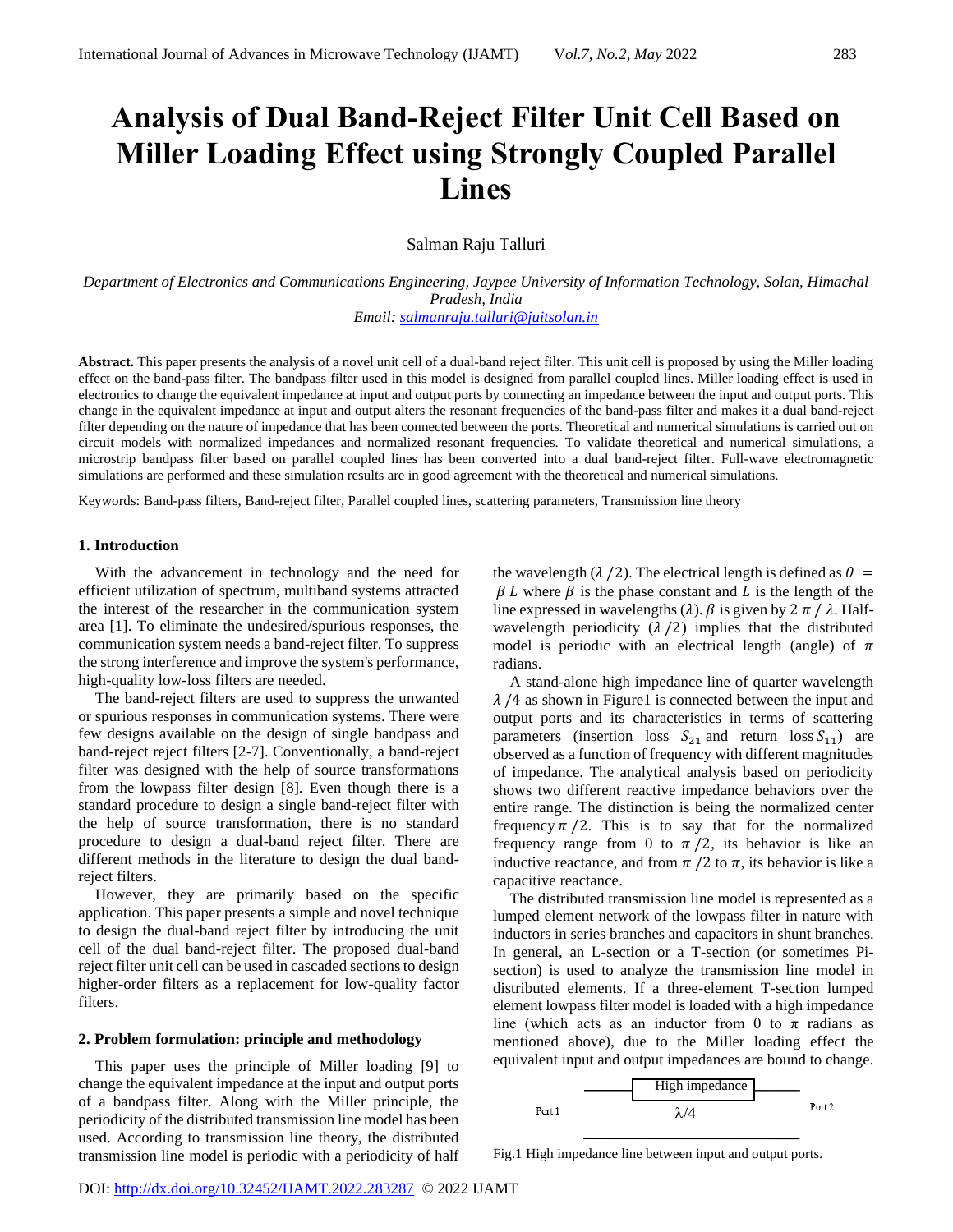This change in the impedance at input and output ports can introduce/eliminate poles/zeros and hence this loading can change the nature of the original T-section model. If an inductor is connected, the loaded model can still be a lowpass filter. If a capacitor is connected, the loaded model can becomea band-reject filter.

In the similar manner, a low-pass third-order T-section or Pi-section filter as shown in Figure 2 can be converted into a band-reject filter by connecting the input and output ports with a capacitor. This lowpass to band-reject is primarily because of opposite reactance present in the series branch of T-section or Pi-section model with that connected in Miller loading between input and output port.

Using the duality principle, a third-order high-pass filter is designed by a simple T-section or Pi-section in which the series element is a capacitor and the shunt element is an inductor. This can be converted into a single band-reject filter by connecting the input port and output ports of this T or Pi section filter with an inductor. In both cases, i.e., Miller loading of a lowpass filter and Miller loading of highpass, the band of rejection will depend on the magnitude of the inductor/capacitor that has been connected and the cut-off frequency of the original T or Pi section filter properties.

A band-pass filter has the nature of a high-pass property around the lower cut-off frequency (transition from stop-band to passband). Similarly, the nature of low-pass property around the higher cut-off frequency (transition from passband to stopband). To make this band-pass filter a dual-band reject filter, the high-pass filter behavior must be connected with an inductor as shown in Figure 3 and for the same band-pass filter, the low-pass behavior must be connected with a capacitor as shown in Figure 4. Since a high impedance line connected between input and output ports is behaving like a series inductor and series capacitor over the entire band of periodicity equally, this high impedance line can convert the bandpass filter to a dual band-reject filter.



Fig.2 Unit cell of distributed transmission line model loaded with Capacitor in Miller form.



Fig.3 Unit cell of bandpass filter loaded with an inductor in Miller form



Fig.4 Unit cell of bandpass filter loaded with Capacitor in Miller form

In microwave engineering, band-pass filters are extensively designed using parallel-coupled lines [10]. Hence, the band-pass filter chosen in this paper is designed with the parallel-coupled line theory. In the conventional parallel-coupled line band-pass filters, the coupled line section of length  $\lambda/4$  will act as a bandpass resonator. If higher-order filters are needed, cascaded sections of  $\lambda$  /4 length resonators are used.

A parallel coupled lines structure is characterized by even mode  $(z_e)$  and odd mode impedances  $(z_o)$ . The characteristic impedance of the parallel coupled lines structure  $(z_c)$  is generally considered as the average of even mode and odd mode impedances. These even mode impedance and odd mode impedances depend on width (W) and gap (S) between the parallel coupled lines structure.

Two parallel coupled lines form a four-port network as shown in Figure 5. It is represented by impedance parameters in terms of even mode impedance and odd mode impedance.

$$
z_{11} = z_{22} = z_{33} = z_{44} = -\frac{i}{2}(z_e + z_o) \cot \theta \quad (1)
$$

$$
z_{12} = z_{21} = z_{34} = z_{43} = -\frac{i}{2}(z_e - z_o) \cot \theta \quad (2)
$$

$$
z_{13} = z_{31} = z_{24} = z_{42} = -\frac{j}{2}(z_e - z_o) \csc \theta \quad (3)
$$

$$
z_{14} = z_{41} = z_{23} = z_{32} = -\frac{i}{2}(z_e + z_o) \csc \theta \quad (4)
$$

Here  $\theta$  is the electrical length of the parallel coupled lines. Using these impedance parameters, the frequency response in terms of scattering parameters is obtained with the help of circuit theory.

## **3. Numerical Simulations**

Numerical simulations have been performed in MATLAB [11]. The scattering parameters are obtained by using the ABCD parameters to *S*-parameters conversion for all the models/circuits considered in this paper [8]. The characteristic impedance of the input and output ports has been taken as 1 (normalized impedance). Initially, the response of a high impedance line has been obtained for different normalized values such as  $z_m$ : 0.5, 2.0, 3.0 and 4.0 and are represented in Figure 6.



Fig.5 Parallel coupled lines structure

DOI:<http://dx.doi.org/10.32452/IJAMT.2022.283287>© 2022 IJAMT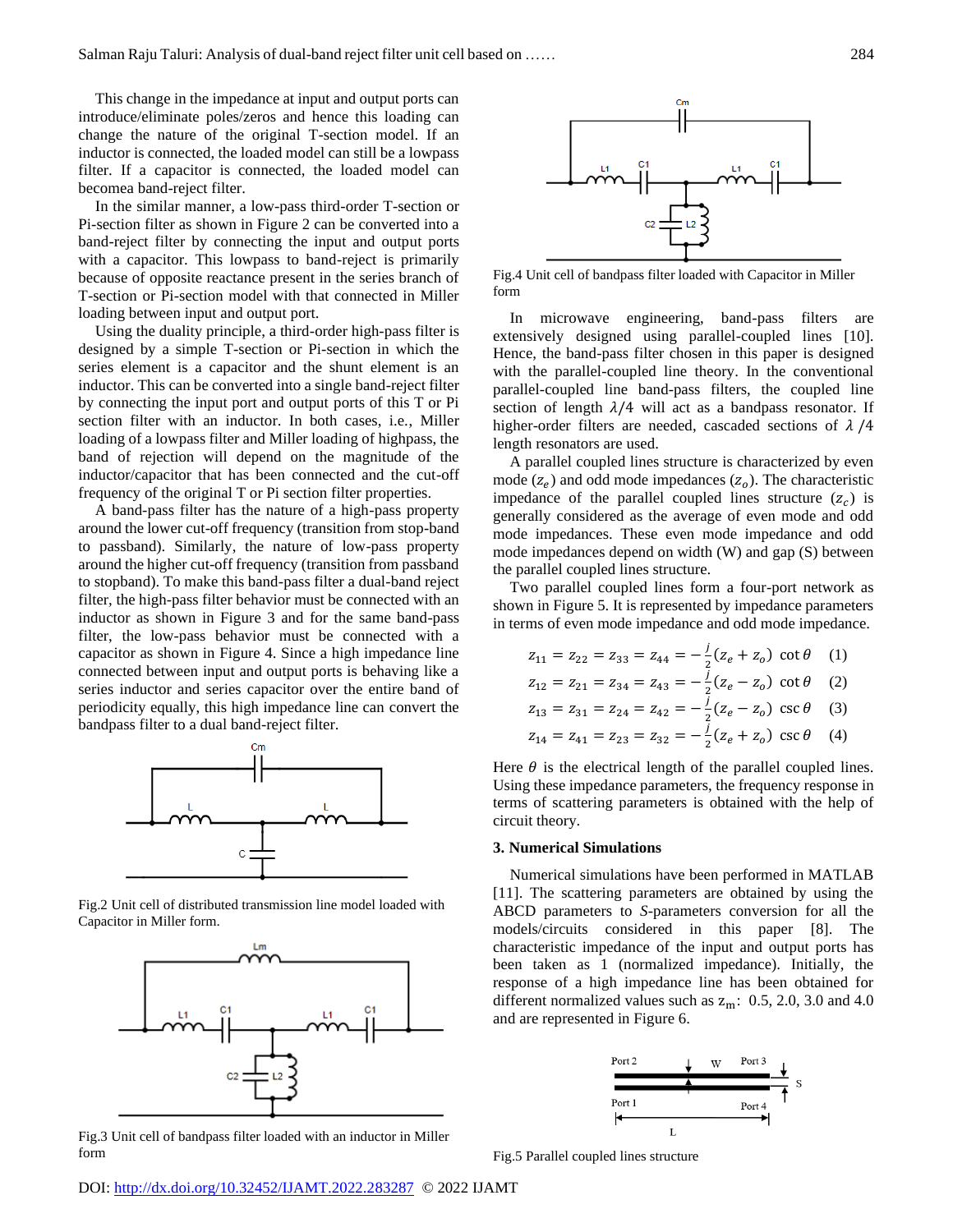

Fig.6 Frequency response of a high impedance line with different characteristic impedance

From this figure, it is observed that the higher the impedance of this line, the variation in transmission and reflection coefficients are more pronounced. From the same figure, it is also observed that the magnitude of  $S_{21}$  is decreasing from 0 to  $\pi/2$  which is the nature of a series inductor. Moreover, from  $\pi/2$  to  $\pi$ , the magnitude of  $S_{21}$  is increasing. This is the property of a series capacitor connected between two ports. Hence, the inductive nature from 0 to  $\pi/2$ can be used to modify the nature of the high-pass filter to a band-reject filter and the capacitive nature of this transmission line from  $\pi/2$  to  $\pi$  can be used to modify the nature of the low-pass filter. By combining both these effects on the band-pass filter, it is possible to design a dual-band reject filter.

The parallel-coupled line model is specified by even mode and odd mode impedances. It has characteristic impedance as the average of even and odd mode impedances. Two sections parallel coupled lines is used in this paper to design a bandpass filter as represented in Figure 7.

The characteristic impedance of the parallel-coupled line has been chosen as 2.5 (fixed normalized impedance) and different responses have been obtained for different even and odd mode impedances to observe the effect of mismatch in the even mode and odd mode impedances. Higher the difference between even and odd mode impedances more is the coupling between the parallel-coupled lines. Fig.8 represents the response for different even and odd mode impedances with fixed characteristic impedance. From this, it is observed that the higher the difference between even and odd mode impedances, the bandwidth is more for the parallelcoupled line.

However, this structure as shown in Fig.8 has to be folded to connect the input and output ports by a high impedance line of length  $\lambda$  /4 if it is to be converted into a dual band-reject filter.







Fig.8 Two section parallel-coupled line bandpass filter response for different even and odd impedances (but with same characteristic impedance) without L x.

A slight modification has been done to this parallelcoupled line filter to provide the flexibility to connect input and output ports by a high impedance line as shown in Figure 9. This folding is done by connecting a connecting line of length  $L<sub>x</sub>$  between the first section parallel-coupled lines with the second section parallel-coupled line. Here  $L_x$  is taken as equal to the coupled line length  $L_c$  which is quarterwavelength. Two different cases have been considered for the numerical simulations to see the effect of this connecting line. From these simulations, it is observed that the  $L_x = L_c$  length is providing the needed flat response for the bandpass filter.

Figure 10 represents the frequency response of the PCL bandpass filter with the short connecting line ( $L_x = \lambda / 8$ ) in comparison with the coupled line section.



Connecting Line



Fig.9 Folded Parallel coupled line section with connecting line

Fig.10 PCL bandpass response with short connecting line.

DOI:<http://dx.doi.org/10.32452/IJAMT.2022.283287>© 2022 IJAMT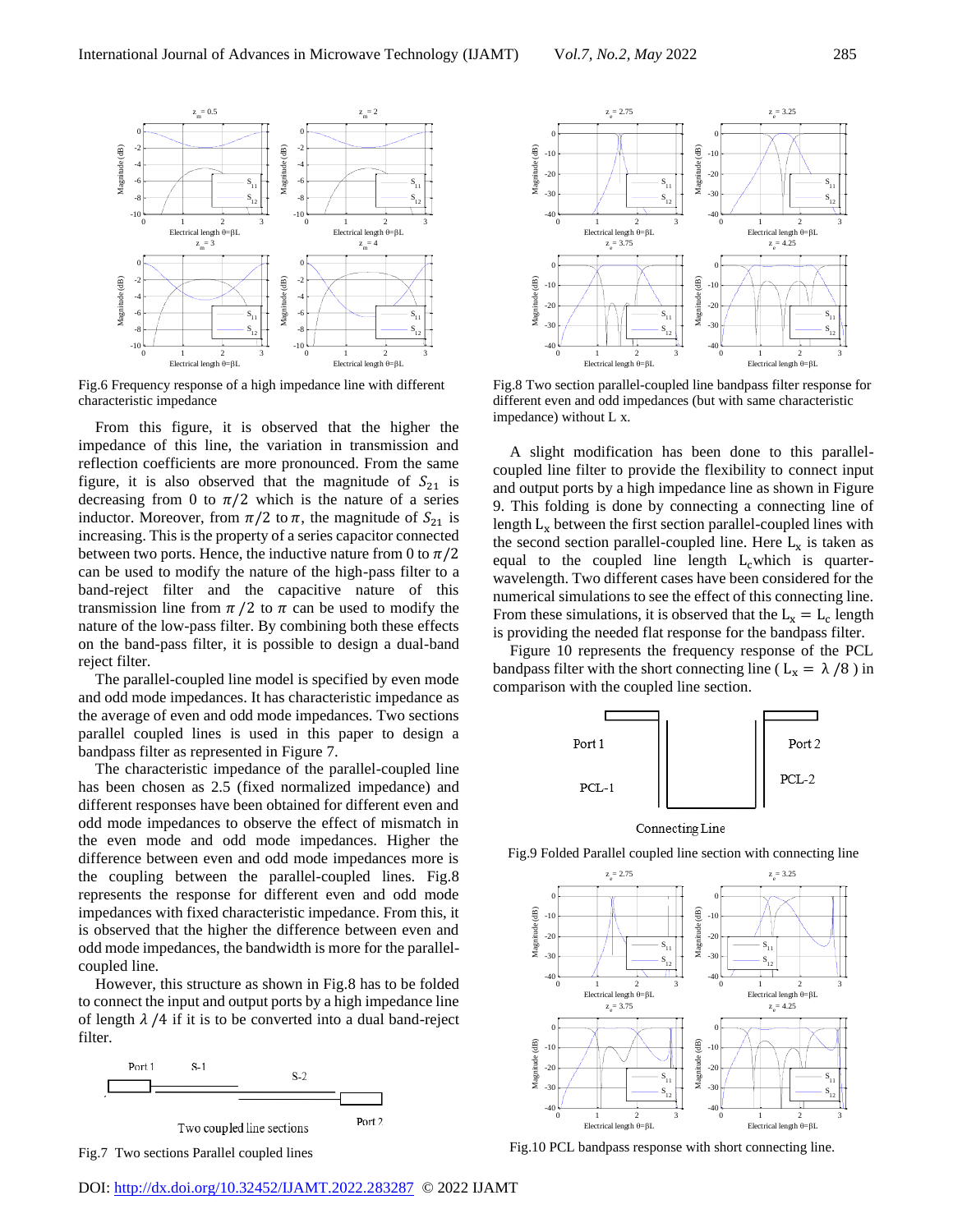It is observed that the short length has its dominant effect on the higher frequencies in comparison with the lower frequencies. To preserve the periodicity property the length of this connecting line has been taken as  $L_c$ .

Figure 11 represents the response of the response with the connecting length equal to coupled section length. From this figure, it is observed that there is some ripple in the passband. However, there is a widening of the bandpass filter response.

Finally, Figure 12 represents the response of the twosection PCL filter after adding the high impedance line. Even though there is a ripple initially, it has been minimized in the final dual-band reject filter. From this figure, it is observed that the above-mentioned principle of conversion of bandpass into dual band-reject filter has in agreement with the numerical simulations.

### **4. Full-wave electromagnetic simulations**

The above-mentioned procedure in the numerical simulations has been converted into a layout on microstrip substrate of RT duroid (RT5880  $\epsilon_r = 1.1$  with loss tangent of 0.0009). The layouts for circuits considered are represented in figures from Fig.13 to Fig.16. In order to obtain the return loss and insertion loss, transient response has been used in the CST microwave studio.The design specifications for the layouts are mentioned in Table1.



Fig.11 Two section parallel-coupled line bandpass filter response with  $L_x = L_c$ .



Fig.12 Dual band-reject filter response.



Fig.13 Layout of high impedance line.



Fig.14 Layout of two sections parallel coupled lines structure with a short connecting line.



Fig.15 Layout of two sections parallel coupled lines structure with  $λ/4$  connecting length.



Fig.16 Layout of two sections parallel coupled lines structure with λ/4 connecting length with Miller loading.